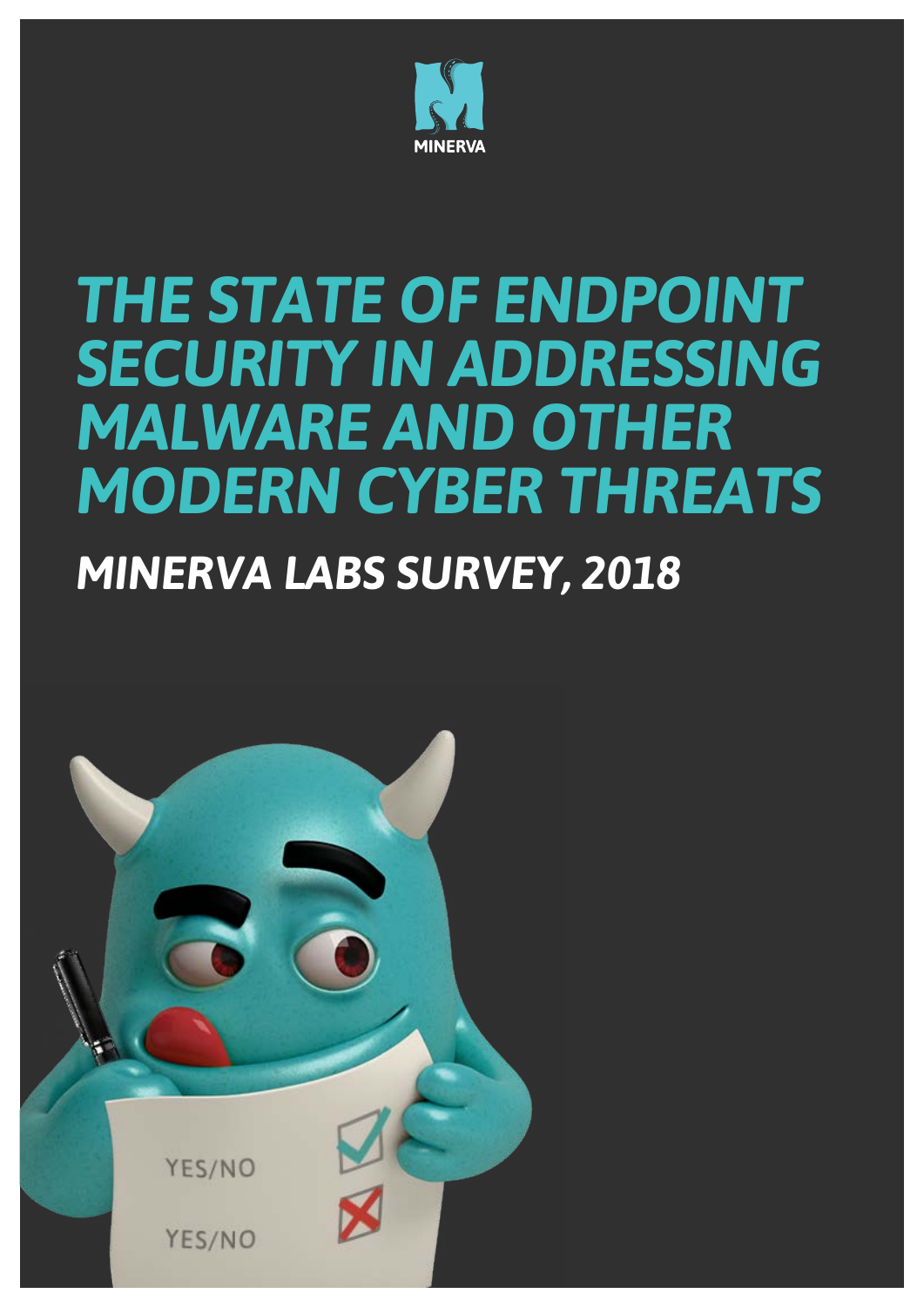

## **About this Survey**

*The nature of cyberattacks is such that defenders and attackers are locked in an arms race. Each party* has incentives to innovate in response to the other's advancements. Given Minerva Labs' objective to *break the unending cat-and-mouse game dynamics in endpoint security, we surveyed 600 information security professionals about their concerns and opinions related to protecting systems from malicious software and related threats. Our hope is that the findings and our analysis, presented in this report, will educate enterprises regarding approaches to strengthening their endpoint security architecture.* 

## **Key Takeaways From the Survey**

*Despite* using anti-malware software for endpoint *protection*



 $of$  respondents believed their *.endpoints the on attack malware* ⅔ *significant a prevent t'won controls*



**3/**<br>**.i** *existing their existing anti-malware solution to be able to prevent no more than 70% of infections.* 





*of respondents were concerned about fileless or analysis evasion capabilities of malicious software as a way of getting past their existing security measures.* 



*Respondents differed in their ability to swiftly recover from a malware attack: as many claimed being able to restore operations in* hours as did in days or weeks.



*of respondents believed the rate of malware infections stayed the same or* got worse in the past year, despite continued advancements in anti-malware technologies.





of respondents preferred to strengthen security by adding an additional defensive layer on *the endpoint, as opposed to completely replacing their existing solution.* 



*of respondents considered resource consumption to be of the highest*<br>operational priority for an anti-malware-solution beyond its ability to<br>safeguard the endpoint.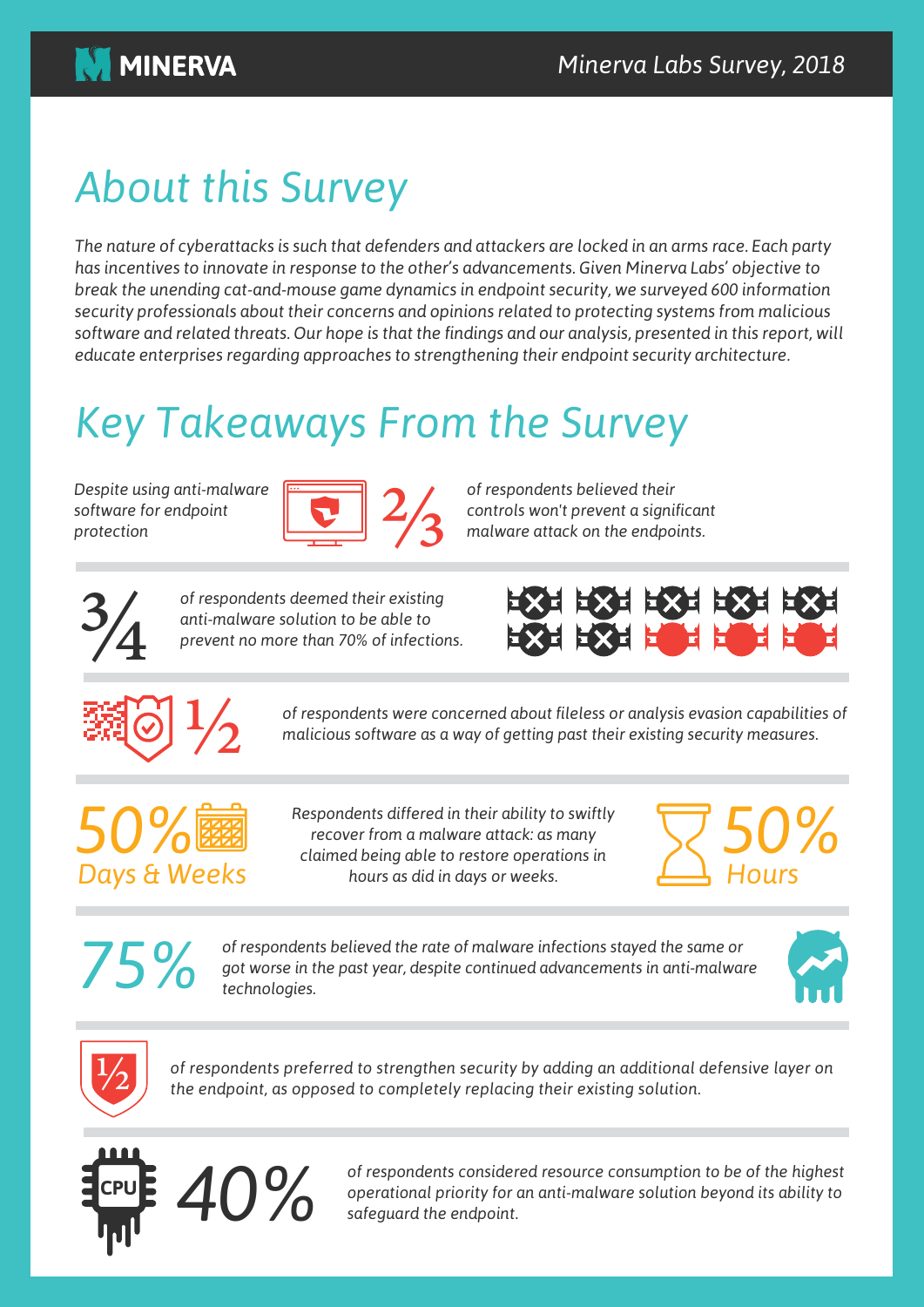

### *Effectiveness of Baseline* **Anti-Malware Controls**

malware controls. Not surprisingly, compliance frameworks and best practices require that such Antivirus or full-fledged Endpoint Prevention Platform (EPP) solutions form the baseline for antimeasures be deployed on endpoints. Yet, their presence alone is insufficient for safeguarding endpoints from modern threats.



To what extent do you think your antivirus or Endpoint Protection Platform (EPP) is preventing infections on your endpoints against modern malware threats?



**75%** of respondents think their current endpoint *security* solutions are preventing no more than *infections of* **70%**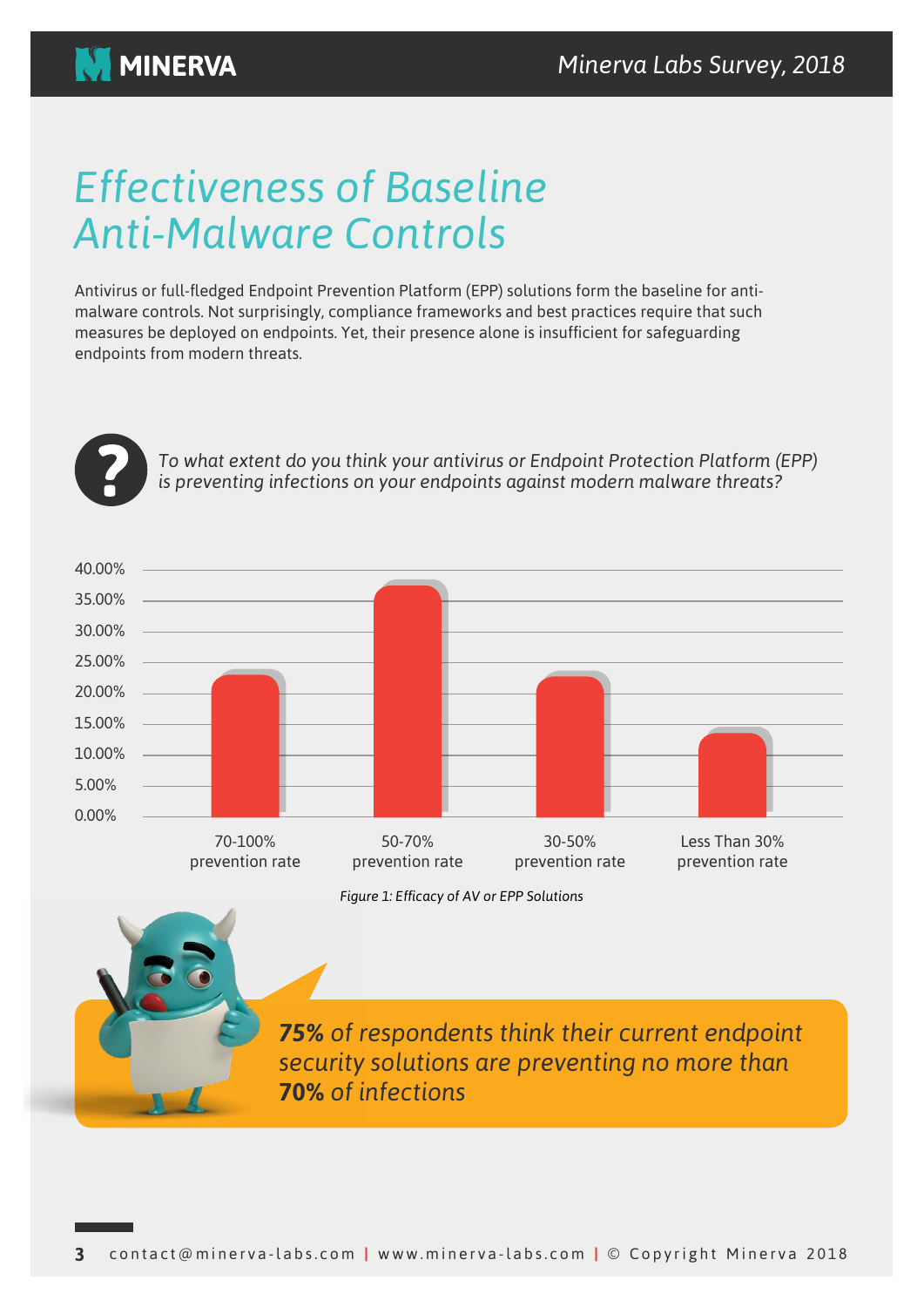

In a related question, the survey asked respondents how concerned they were with the ability of their existing endpoint security controls to prevent an attack. Two-thirds indicated high or moderate concern, with only 34% stating that their level of concern was slight or nonexistent, as shown in Figure 2. These findings indicate that enterprises continue to worry about their ability to prevent infections, despite their use of baseline anti-malware solutions.



**Figure 2: Concerns About Significant Malware Attacks** 



*Enterprises continue to worry about their* ability to prevent infections, despite their use of *baseline anti-malware solutions.*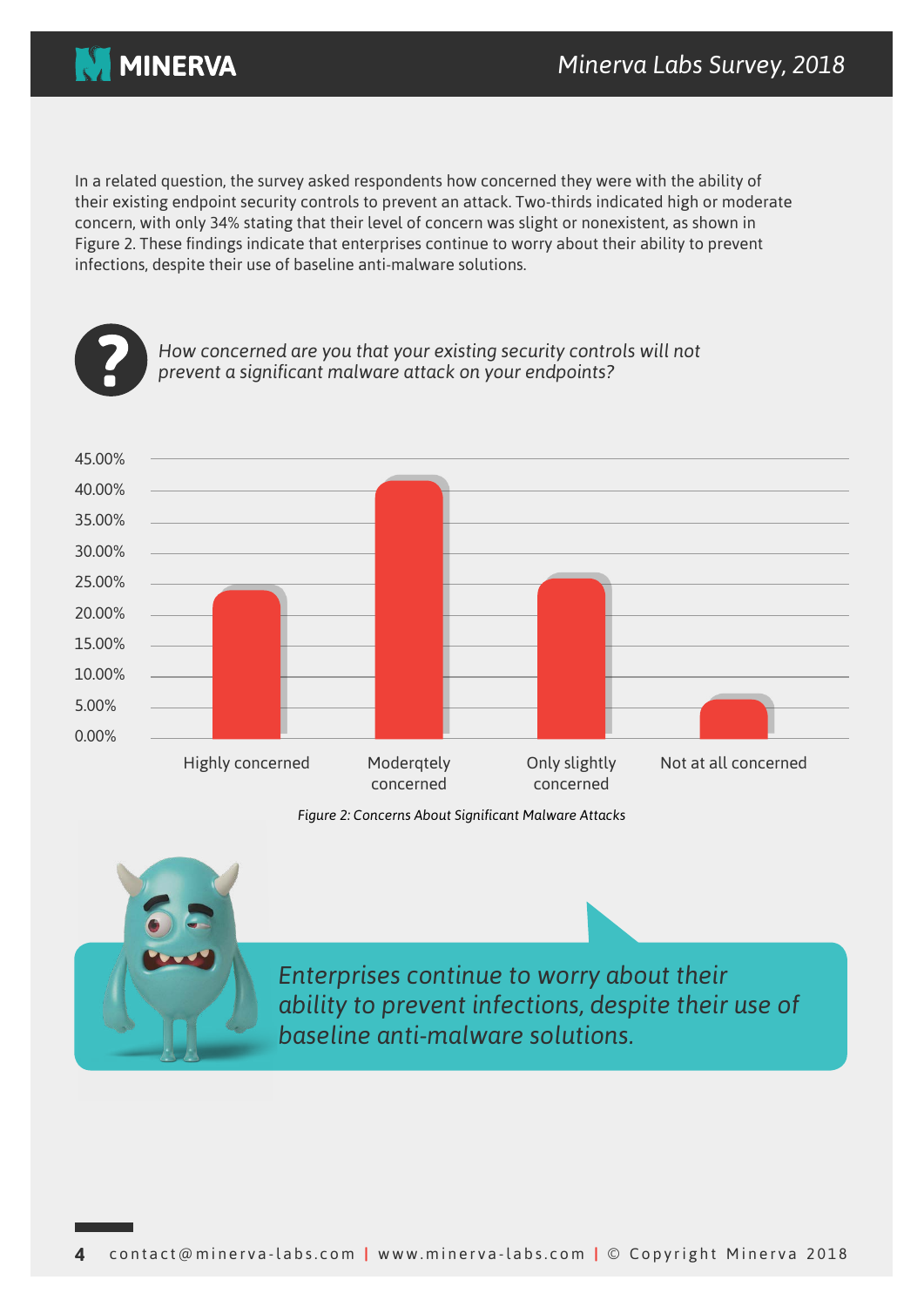

Clearly, many enterprises continue to see and anticipate infections despite prior investments in security technologies such as Endpoint Prevention Platforms (EPP), Enterprise Detection and Response (EDR), application whitelisting and other malware countermeasures.

Though antivirus or EPP solutions differ in some aspects of their approaches to detecting threats, they all operate by attempting to identify malware based on the analysis of previously-seen malicious programs, as illustrated in Figure 3.



Figure 3: Relying on Prior Knowledge of Malicious Patterns for Detection

To address the gap that any baseline anti-malware solution will leave in its ability to prevent infections, defenders should look for approaches that work differently and are not detection-based, for instance by preventing malware from attempting to get around existing security measures.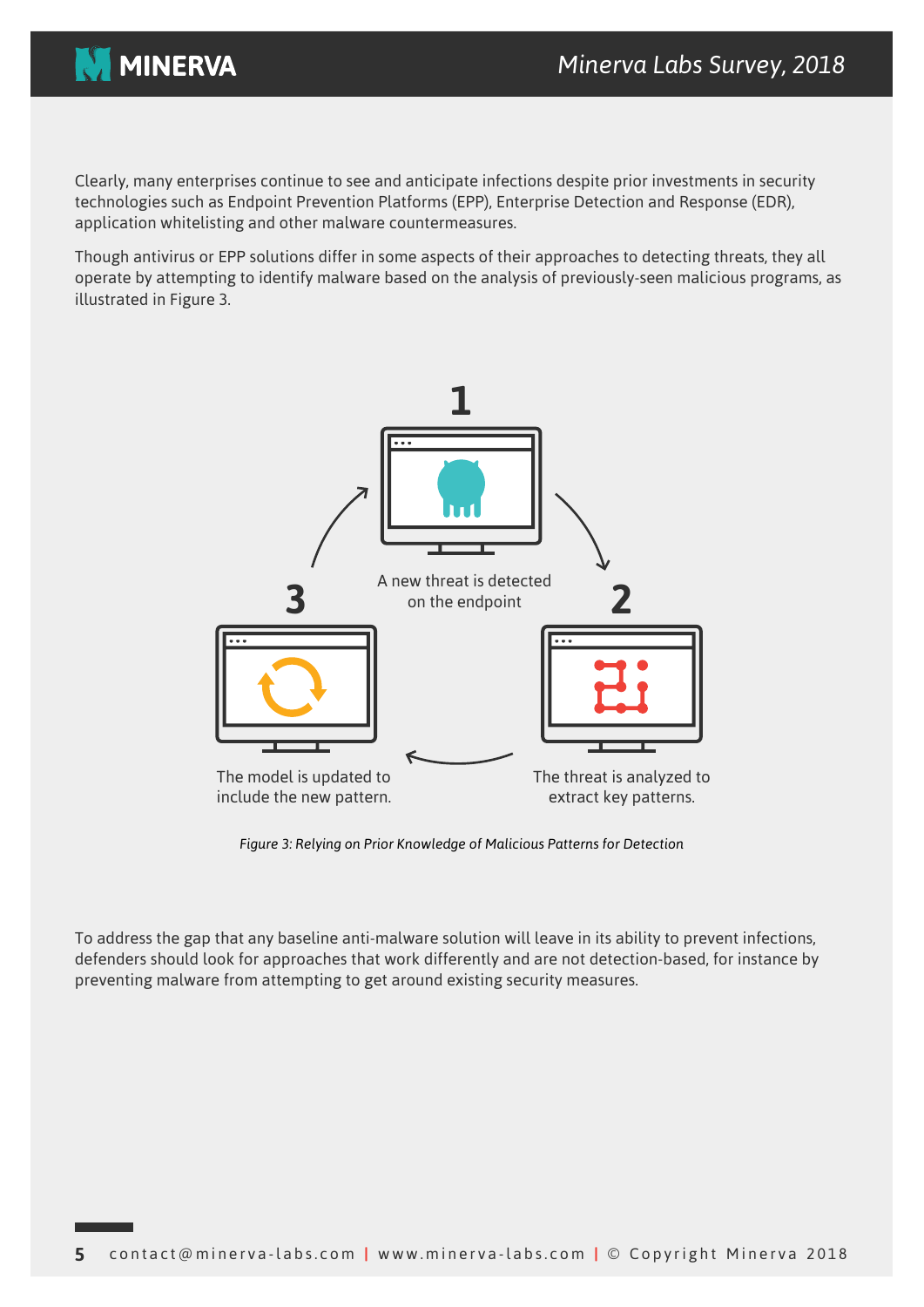

## **Disrupting the Cycle of Reactive Security**

Competitive industry dynamics, combined with the evolving threat landscape, brought significant innovation to the endpoint security industry in the recent vears. Even the technologies that form the baseline of anti-malware protection now incorporate vast databases of known malware, employ artificial intelligence to spot new malware based on its similarities to previously-seen patterns and employ numerous other security mechanisms to protect systems from threats.

However, these improvements are insufficient for making progress at decreasing the number of infections, according to survey participants. As captured in Figure 4, over 75% of respondents believed the rate of malware infections stayed the same  $(48%)$  or got worse  $(32%)$  in the past year.

In the past year, to what extent have you seen your endpoints infected by malware?



*Figure 4: The Number of Infections in the Past Year* 

of respondents believed the rate of malware *infections stayed the same or got worse* 75%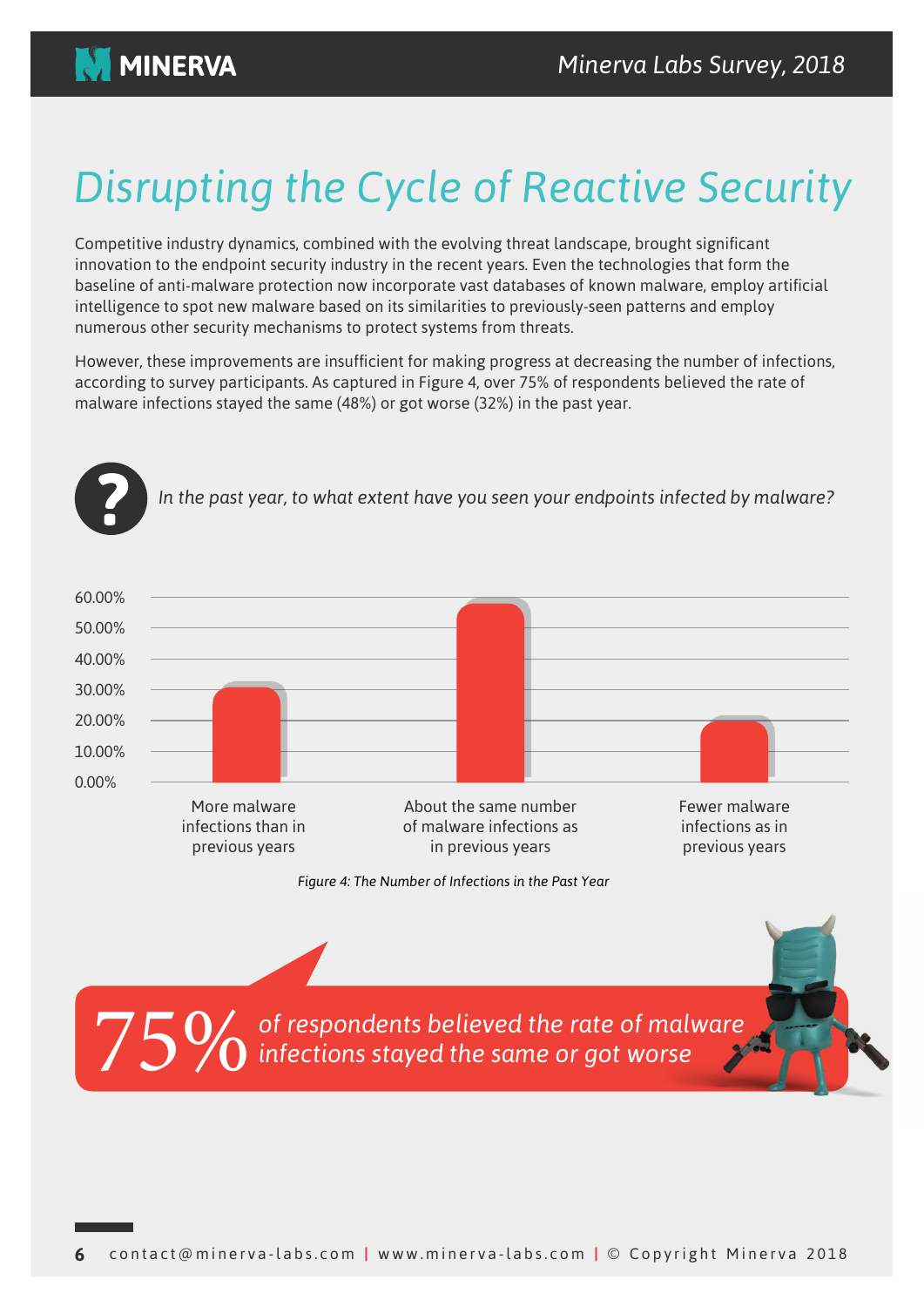

Why are our adversaries consistently able to evade detection? The very evolution of anti-malware solutions is driving the attackers to design malicious software that stays under the radar of security vendors and slips past existing defenses. Such evasive malware avoids detonating in sandboxes or forensic environments, resides in memory of legitimate applications, employs scripts and document files, and relies on other techniques that bypass traditional and "next-gen" security measures.

When asked about the nature of evasive threats that are most concerning to them, roughly half the respondents were worried about fileless (24%) or analysis evasion (42%) capabilities of malicious software as a way of getting past their existing security measures. A quarter of the respondents expressed concerns about the use of booby-trapped document files. This is captured in Figure 5.

Of the following malware evasion techniques, which concern you the most?



**Figure 5: Concerns Over Evasive Threats**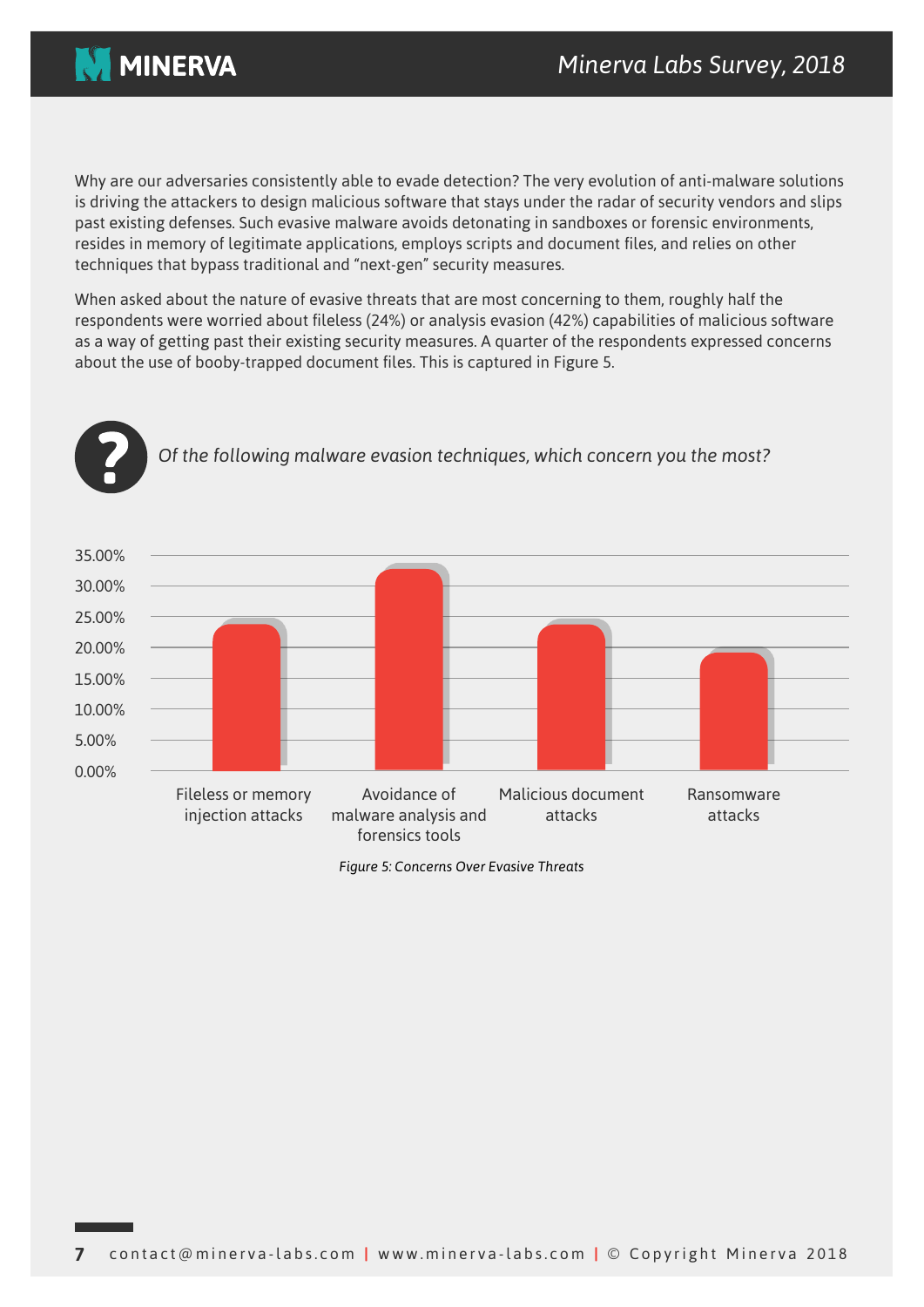

Endpoint breaches can cripple the business due to service disruption, data loss, staff utilization and other expenses. Many organizations have been improving their ability to detect and respond to security incidents. As the result, 17% of survey respondents stated that they were able to restore a compromised endpoint to a normal state within minutes. Unfortunately, this capability is relatively uncommon. 41% of responders are able to restore within hours, while over a quarter of responders take days or even weeks to accomplish this, as shown in Figure 6.



*When faced with a compromised endpoint, how long does it take your organization* to restore itself to a normal state?



Figure 6: Time Taken to Restore a Compromised Endpoint to a Normal State

Given the effort required to react to a malware infection and return the system to a normal state, enterprises have the incentive to prevent as many compromises as possible. This entails practicing general security hygiene, such as asset and patch management, confirming that the right security capabilities are present in baseline anti-malware protection, and looking for ways to improve upon efficacy limitations of any foundational antivirus or EPP approaches.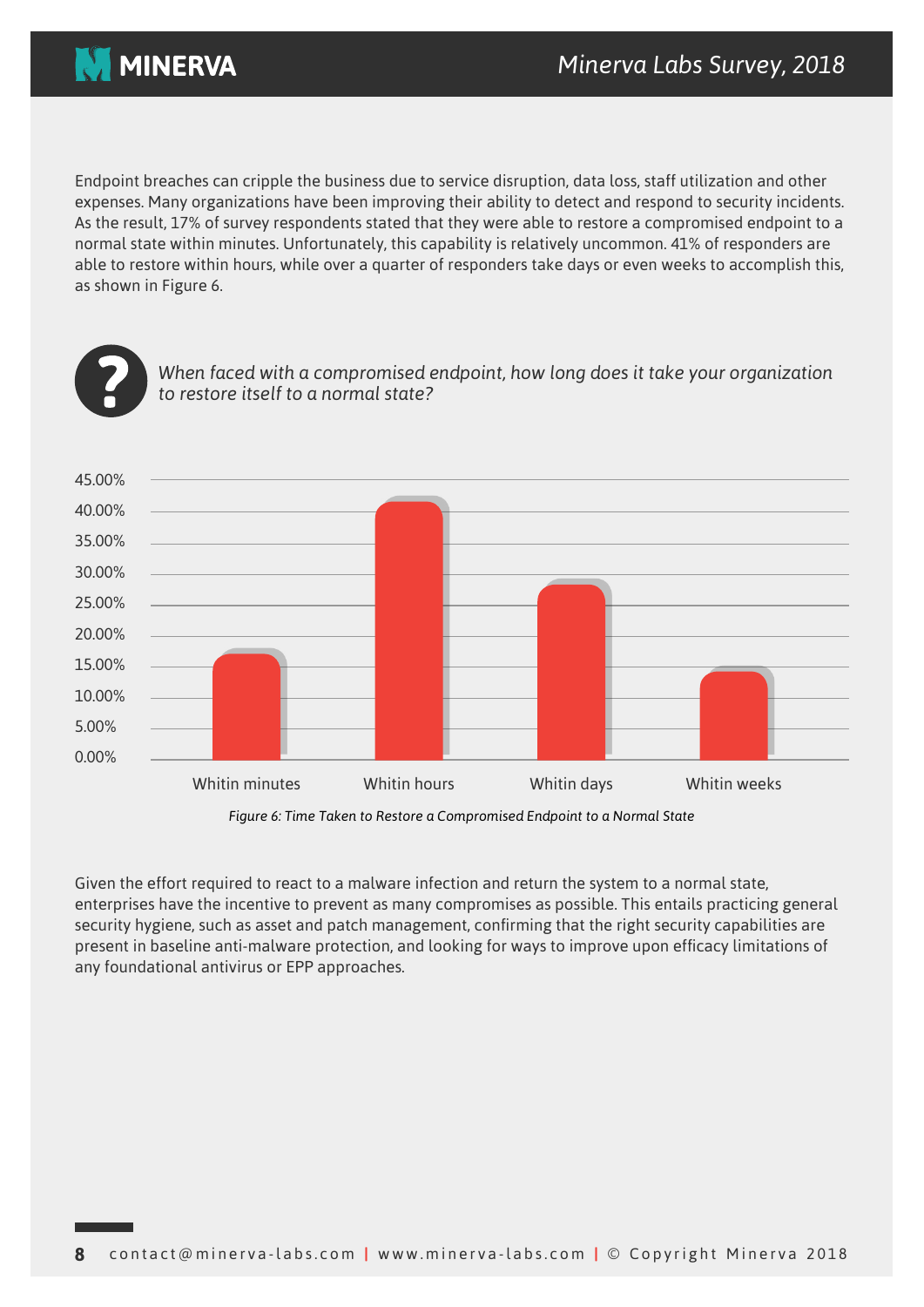

## *Improving the Endpoint Security Posture*

The survey asked about the measures the respondents would take to improve the performance of their antivirus or EPP tools in the face of modern threats. Some respondents were interested in relying solely on their existing solution (17%), and some wanted to entirely replace the solution with a competing product (31%).



If you were unhappy with the performance of your current antivirus or Endpoint *Protection Platform (EPP) solution, please choose one of the following statements .approach preferred your as*



*Figure 7: Improving Upon Baseline Anti-Malware Protection* 

We can assume that the respondents' preference for augmenting baseline anti-malware technology with a new layer was due to their desire to avoid the risks and costs associated with replacing the existing solution. After all, the "rip and replace" project is likely to involve a lengthy rollout, intense regression testing, and require reengineering of many IT processes. At the end the organization might only get incremental improvement on anti-malware effectiveness and may even lose functionality in the transition.

> **Over half the respondents preferred to add an** *additional layer to cover the protection gap rather than rip and replace their existing solution*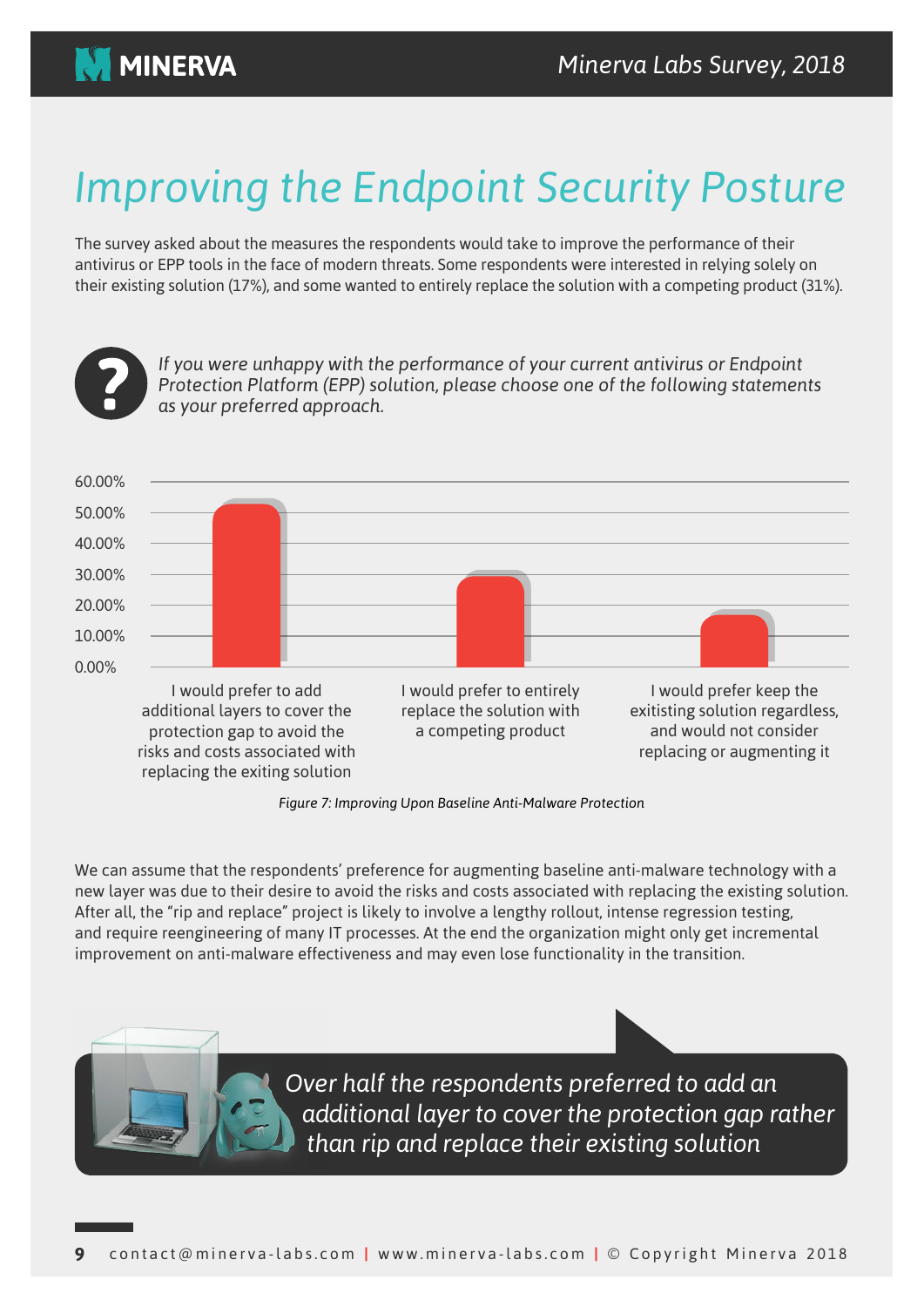



We also asked respondents about the operational aspects of an endpoint security solution that were important to them. For instance, anti-malware technology can artificially inflate its level of effectiveness by flagging even slightly-suspicious files as bad, producing many false positives. This may result in an anti-malware product being effective at preventing infections but drain system performance (and human resources) in a way that interferes with normal business applications. Among the options that the survey presented, the respondents (39%) expressed a strong desire to ensure that the solution operates without consuming many resources on the endpoint. The next important property was the ease of deployment and upgrades (29%), followed by the need to maintain a low rate of false positives (17%) and operating without burdensome configuration requirements (15%). This is illustrated in Figure 8.



*Besides security benefits, which of the following operational aspects of an endpoint ?important most find you do solution security*



Figure 8: Solution's Operational Characteristics Beyond Security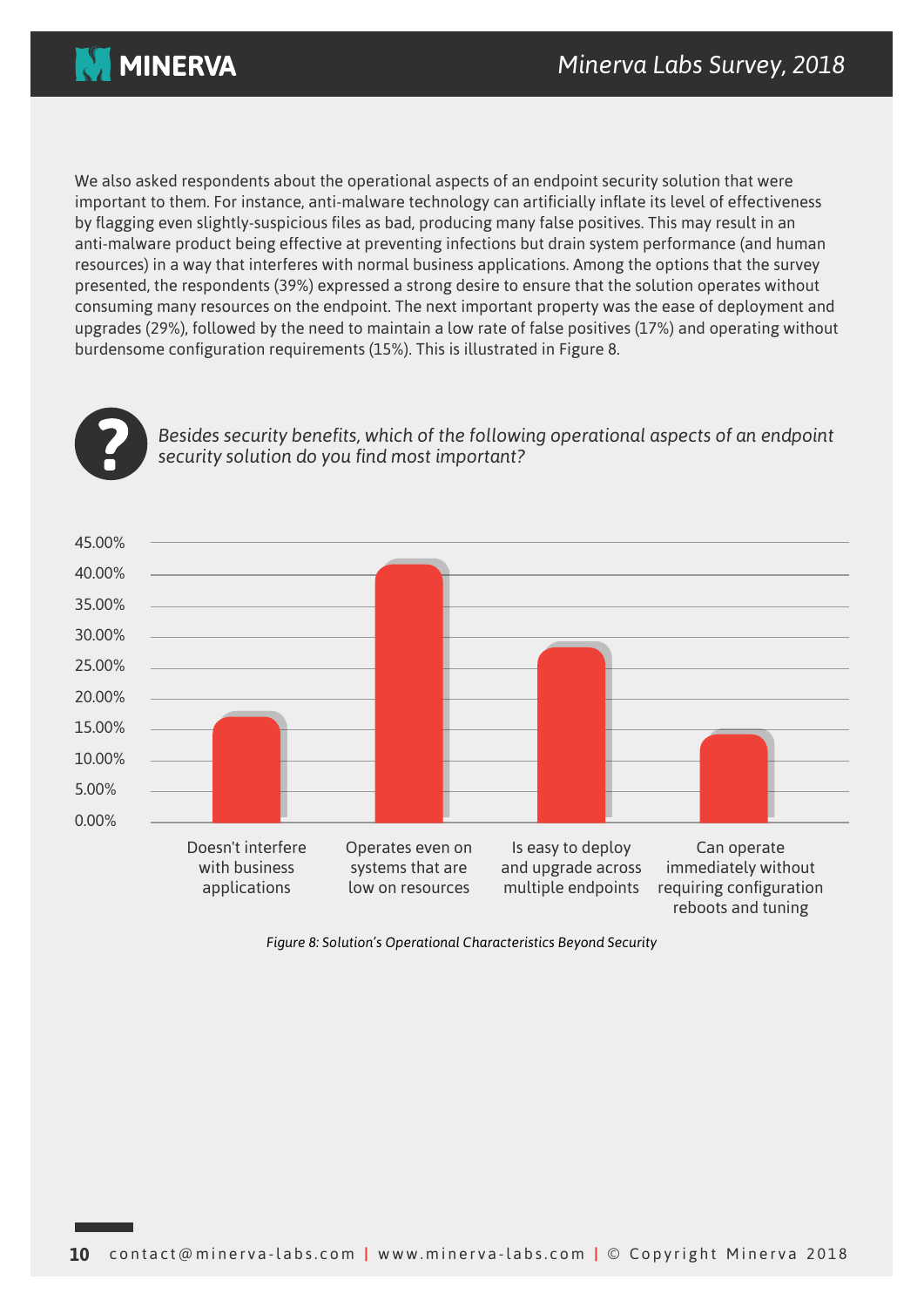

Overall, organizations should question how they can improve their ability to strengthen endpoint security without interfering with business operations or overwhelming IT and security personnel. Furthermore, enterprises should assess their ability to go beyond blocking malware based on previously-observed patterns or by relying on detection and response tools to identify breaches after the fact. They should also look for ways to prevent infections from never-before-seen threats in a manner that differs from the approaches employed by antivirus or EPP technologies and leave the resource intense breach detection and analysis process to the few and far between incidents. This notion is illustrated in Figure 9.



*Figure 9: Filling the Gap in Endpoint Security Architecture to Prevent Unknown Threats*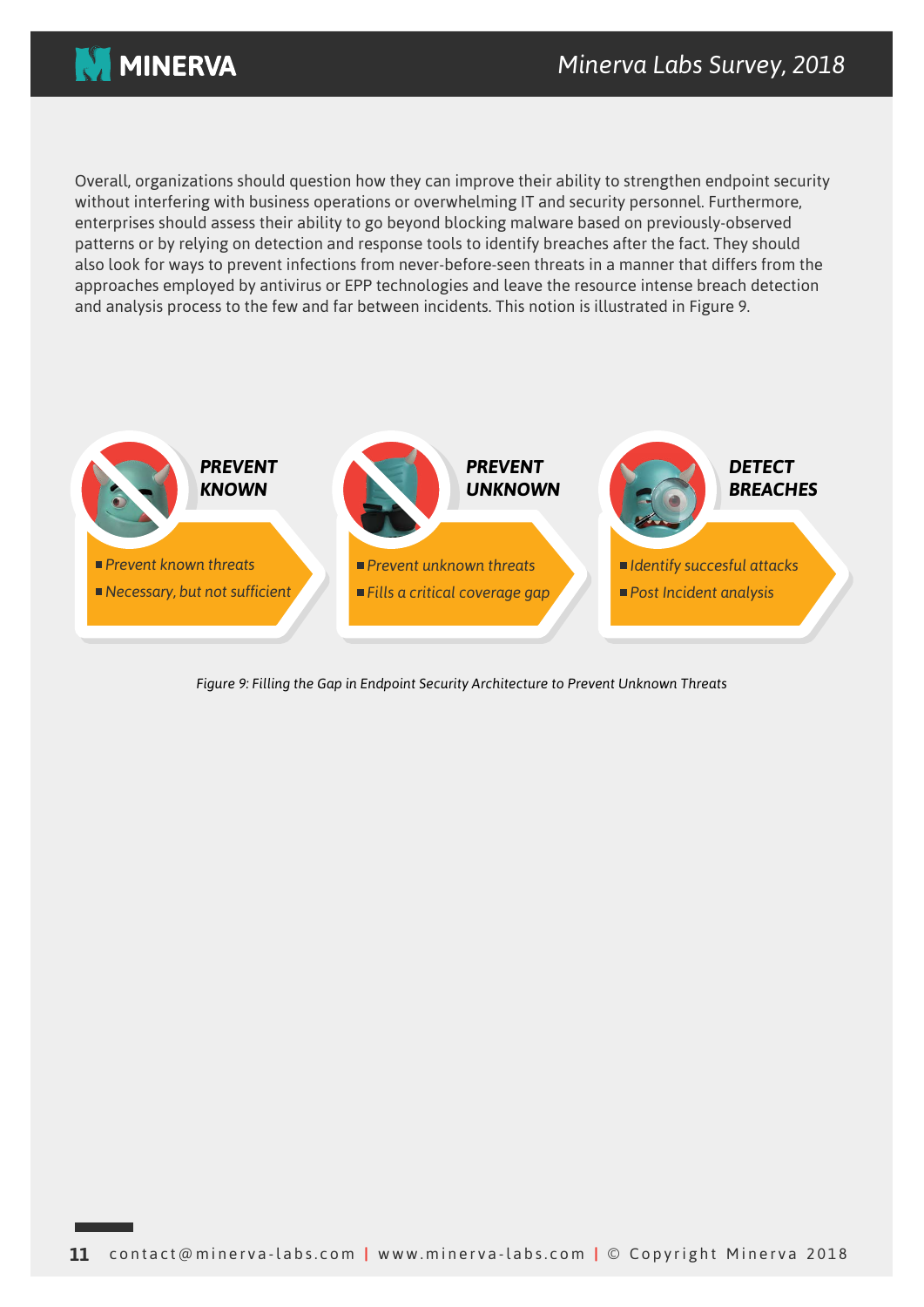### **The Need to Bridge the** *Endpoint Security Gap*

Despite organizations' continued investments in cyber-security, malware continues to pose a serious threat to endpoints. Enterprises are starting to realize that antivirus technologies, even those that employ the latest and advanced approaches, are insufficient to disrupt the cat-and-mouse dynamics of the industry where adversaries continually adapt to evade defenses. The methods for bypassing such security measures are no longer limited to skilled attackers. They are also employed by unsophisticated threat actors with great effectiveness.

What's needed is a solution that approaches endpoint security from a different angle, one that doesn't look for previously seen patterns or suspicious behavior. Minerva's approach to accomplishing this involves stopping threats by deceiving them regarding the state of their environment, so that the malware breaks or disarms itself. As such, Minerva's Anti-Evasion Platform provides the ideal complement, or the "missing piece" to any endpoint security stack.

This survey demonstrated that beyond the security benefits an endpoint security solution delivers, its operational aspects are no less important. Enterprises value the ability for the technology to work in a heterogeneous environment where low resource, legacy systems need protecting alongside new systems. Furthermore, the solution should be easily deployed across large, distributed environments without impacting the end user's experience or productivity. Enterprises should seek solutions that thrive not only in security, but also in the area of operational performance.

Minerva Labs' approach to endpoint security turns the tables on attackers, giving defenders the edge traditionally enjoyed by our adversaries. We do this this by "attacking" attempts to get around security controls. This allows the existing security measures to function as designed and makes it impractical for attackers to take evasive actions. As the result, Minerva's Anti-Evasion Platform defends endpoints from unseen malware. For every incident prevented, resource time is saved. Minerva forces attackers to make a threats that baseline anti-malware solutions don't stop, even preventing infections by unknown, previouslychoice: employ evasion and encounter Minerva's countermeasures, or avoid evasive tactics and get stopped by the target's other endpoint security solutions. All this is achieved with operational advantages built into the solution from the ground up.